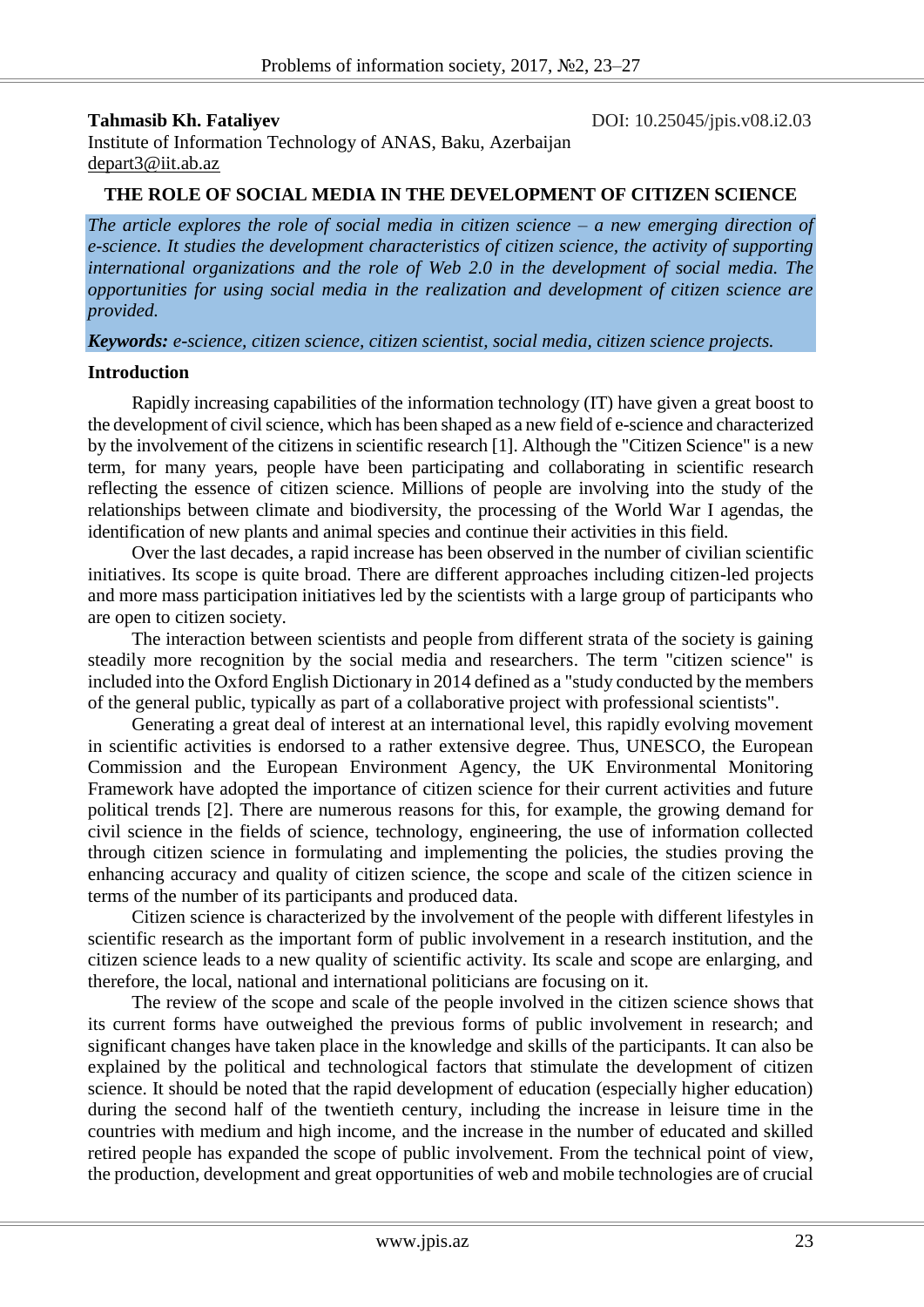importance. In addition to the development and spread of cheap sensors that can collect large amounts of data from the surroundings, the social media tools formed with Web 2.0 applications have played essential role over the past decade.

Followings can be added to above-discussed points:

- From the political perspective, it is interesting to explore the citizen science projects at the local, urban, regional, country and continental (global) levels for their geographical scope;
- Citizen science is effective due to the availability of appropriate organizational structures that can support it, especially at the local, urban and national levels;
- Recent technological advancements support new activity areas of citizen science actors and provide opportunities for the expansion of the scale of existing ones.

Taking into account all above mentioned, the article presents the study of the opportunities of social media for the formation of the citizen science, which is a new development aspect of e-science.

## **Organizations supporting citizen science**

The Citizen Science Association (CSA), established in the United States to form a global community of civic scholars and practitioners, is the first organization supporting the citizen science [2]. The Association supports the development of citizen science through communication, coordination and education. The European Citizen Science Association (ECSA) was founded in 2013 and is coordinated by the Natural History Museum, located in Berlin, Germany. The association has members in Europe and beyond. The Association draws the attention of policy makers of the European Union and its research areas, the European Commission and its European Environment Agency and other related organizations to support the citizen science. The ECSA aims at examining the development of citizen science, particularly in the environmental monitoring of the European Union. The first international conference titled "Citizen science: open science, society and innovation in politics" was held in Berlin on 19-21 May, 2016 [4]. The ECSA announced the following ten principles of citizen science:

- Citizen science projects create new knowledge and concepts by involving citizens in science;
- Projects have realistic scientific results;
- Each professional and citizen scientist benefits from participating in projects;
- Citizen scientists can participate in several phases of the scientific process;
- Citizen scientists can get references on their participation in projects;
- Citizen science is considered as a scientific approach having limitations and directions that need to be taken into account and controlled;
- Project data and metadata are publicly available and published in open formats;
- Citizen scientists are recognized as authors in the project outcomes and publications;
- Citizen science programs are evaluated based on scientific product, quality of data, experience of participants and wider societal and political implications;
- Project managers take into account copyright and intellectual property, agreement on data exchange, confidentiality, legal and ethical issues of environmental impacts.

Another recognized organization in this field is the Australian Citizen Science Network (ACSN). The Network focuses on building a citizen science community in Australia, and held its first meeting in Australia in May 2014.

The mentioned organizations are currently creating relevant financial structures. For example, the CSA has granted everyone with free membership, and as a result, 2900 people from 65 countries have responded to this proposal. In contrast, the AVEA has chosen a paid membership model and now has more than 40 paid members who represent different organizations or are individuals. In total, 60 members attended the annual meeting of this organization. The ACSA has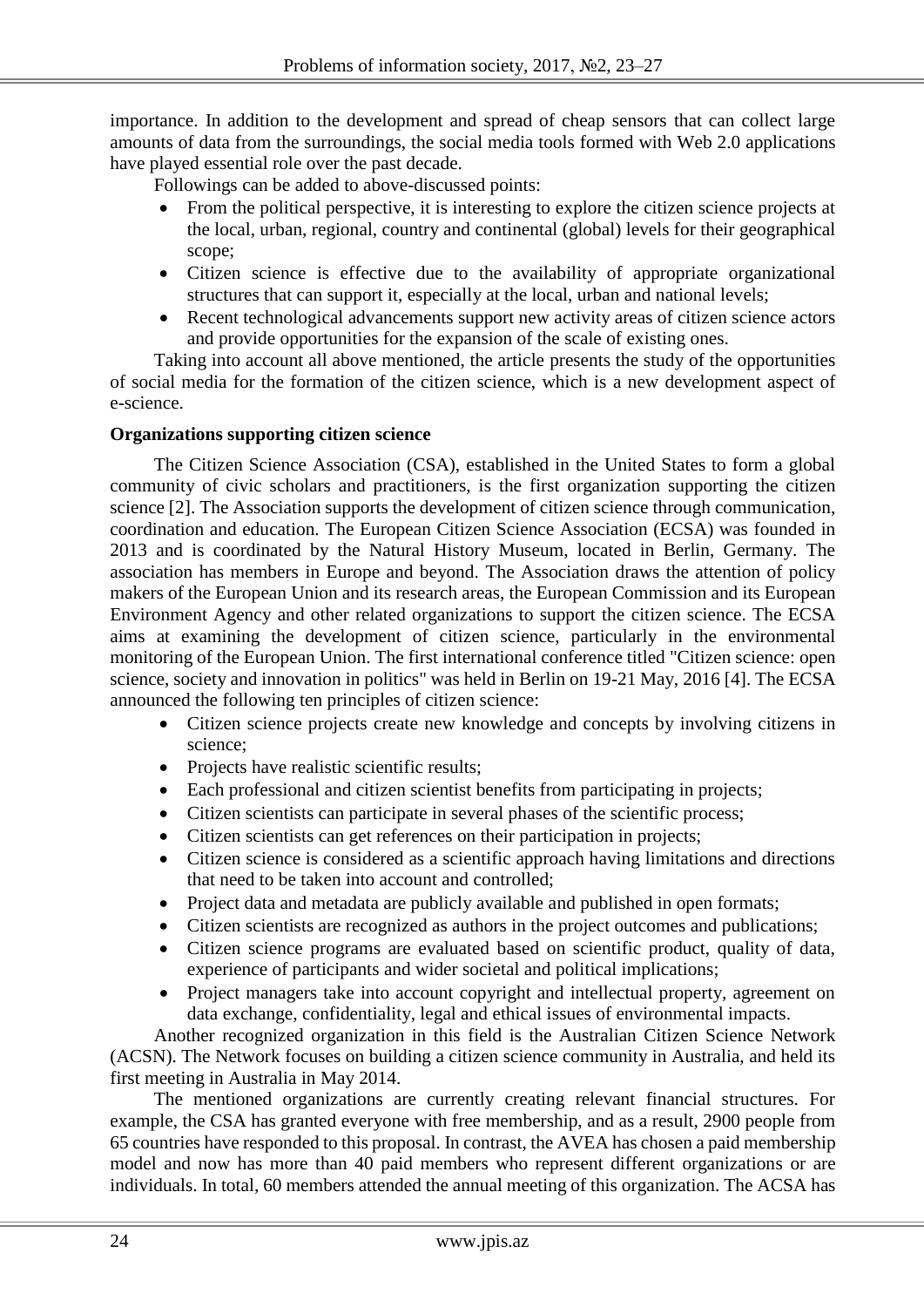set its campaign policy, while the CSA and ACSN focus on practical activities. These organizations are holding dialogue to increase the coordination among themselves.

The experienced professionals created and developed these associations seek to promote and attain the support of government agencies to citizen science. Thus, the European Environment Agency has held a series of seminars on citizen science, and provides information on citizen science in its newsletters published in support of ACSA. The European Commission supports the activities of citizen science with the *Horizon 2020* research and innovation program for the years of 2014-2020, and has set a target to provide its sustainable development.

In 2012, the European Union recognized the need for investment in citizen science and funded the projects involving the citizens in air pollution and sound monitoring, chemical, agricultural and marine water quality monitoring. Additionally, the integration of the trend "science with and for society community" within the financing scheme paves the way for new opportunities to finance the development of citizen science in the future.

At the national level, the Scottish Environmental Protection Agency provided financial support to the ACSA for the use of citizen science as a better practice. The UK Department for Environment, Food and Agriculture has recognized the importance of recent observations of cerebral diseases by citizen scientists. Indeed, the results of the observations conducted within the framework of a specific project confirmed the magnitude of the spread of this disease [5].

## **The opportunities of social media**

The emergence and rapid development of *Web 2.0* technology has greatly enhanced the possibilities of the Internet and enabled the people to connect to social networks for collaboration and exchange, regardless of their geographical location. Social networking based on this technology has become a social media that generates and disseminates unique content within a short period of time through convenient communication and file sharing. At present, social media includes blogs (*Blogger, LiveJournal*), micro-blogs (*Twitter, FMyLife*), social networking services (*Facebook, LinkedIn*), Wikis (*Wikipedia, Wetpaint*), social markers (*Delicious, CiteULike*), social news (*Digg, Mixx*), Reviews (*ePinions, Yelp*), multimedia sharing (*Flickr, Youtube*). The *Facebook, Twitter, YouTube* and other social media services have become an integral part of the online life of most Internet users.

Social media has a number of advantages over traditional media: social media is accessible; requires minimal expense; open to all - any person can join the global communication platform and act as a source of information; more dynamic and flexible; feedback opportunities are extensive - the audience can interact with the source of information; offers a high individualization; connects people on a single platform and enables large amounts of data exchange [6].

The range of social media users is quite diverse. Regular users benefit from social media as a tool for communication, acquaintance, daily life information, and sharing photos. Effective feedback opportunities of the social media make it a favorable communication and response channel. Recently, public authorities, political parties, civil society institutions and the private sector seek to take advantage of this potential of the social media.

The number of social networking users has grown to a considerable extent - currently, accounting for about two billion people. The number of social network users is predicted to reach 3 billion by 2020 [7]. The massive use of social networks and the availability of tools generating large amounts of information have created enormous opportunities to employ them for citizen science.

Social media is closely related to the citizen science. Thus, the citizen science projects are increasingly based on technology, and the required data is collected through online portals and mobile applications. The social element is important to motivate the volunteers to participate. Therefore, organizing forums to discuss the social media projects and sharing the results is crucial for citizen scientists. Social media has also become a tool to attract volunteers to projects and to get access to information about the project results. In addition, the statistics shows that the social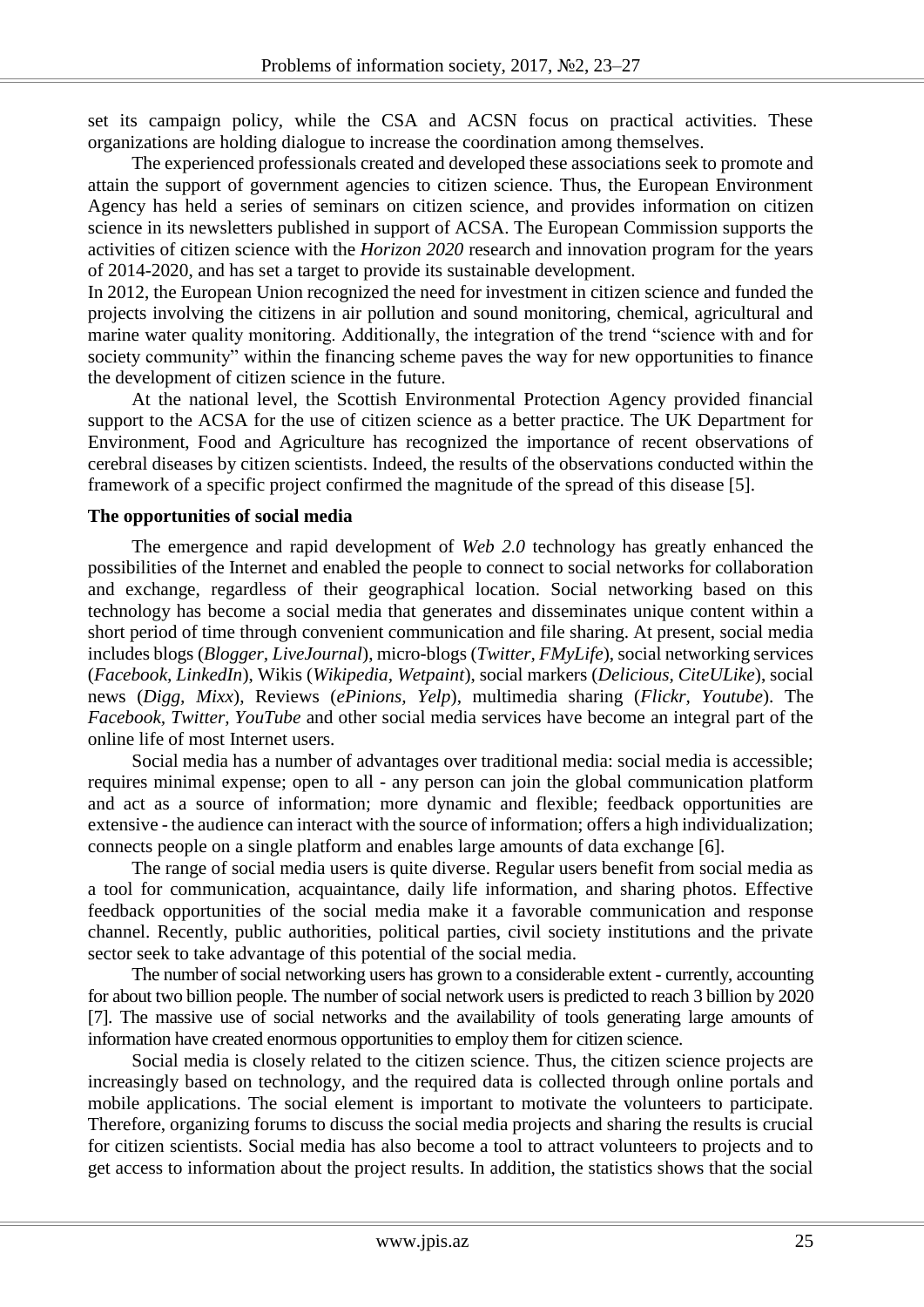media is not always effectively used, which can be explained by the lack of competences in proper usage of social media opportunities.

## **Typical model of citizen science project and the role of social media in its realization**

The typical model of citizen science project can be described as follows [1]:

- 1. Identification of the project objectives and the scientific issues that need to be solved;
- 2. Forming a project team;
- 3. Creating, verifying and developing the protocols, data collection forms and educational materials;
- 4. Involving the volunteers;
- 5. Organizing the trainings;
- 6. Processing the collected data;
- 7. Analyzing and interpreting the obtained results;
- 8. Disseminating the results.

It is known that a newly emerging e-science trend, that is citizen science, is characterized by a significant number of involved volunteers. The involvement of participants in the project involves the solution of issues such as scheduling, organization of work, checking the adequacy of the collected information, processing, analyzing and disseminating the results. In the presented model, these issues constitute the basis of the project, and are of great importance for obtaining successful results. The use of social media tools in the successful implementation of each stage of the model is urgent. Hence, the collaboration technologies such as blogs, wikis, video-magazines and social networks play an important role in disseminating and sharing the research, scientific resources, ideas, information, or scientific findings for citizen scientists.

Society (community, unity) and cooperation are the key elements of many citizen science projects. Social media gives the citizen scientists the opportunity to collaborate and share research, scientific resources and outcomes [8]. For example, *Pathfinder*, which aims to create an online collaboration environment for citizen scientists [9]. Pathfinder has turned into education-oriented online community of educators and students working together for the development and implementation of citizen science projects. More than 20,000 users collaborate daily within the project and discuss the data protocols and catalogs, data acquisition from interactive databases and information on various research areas. Most of the citizen science projects prefer the other popular social networks (e.g., *Facebook*).

There are a number of well-known social media tools that is used for citizen science.

*Research social networks*. Research social networks (*Research Gate, UniPhY, Academia*, etc.) are the most popular *Web 2.0* applications. Citizens and organizations have an opportunity to communicate instantly and interactively through the platforms that share information resources. Social network is the best choice for researchers working on common challenges and interests. Thus, they enable researchers to share their results, experiences and hypothesis. Social networks provide collaborative activity in their virtual lab, offering services such as communication systems, channels for sharing resources, storage and discussion forums for the research team.

*Facebook*. Although it is a common social network, it is profitable for its broader use for citizen science. It brings together the citizen scientists in the groups. This social network provides communication, storage, sharing and access to information.

*LinkedIn*. It is a platform designed to assist the people with similar profession or occupations to share information and ideas. Basically, it is intended for business users; however, it may also be useful for citizen research teams.

*Twitter.* Although Twitter is more microblogging than social networking, this service can be considered as a social network. It enables the users to communicate directly with their chosen partner, to track their sharing, and access information, links and documents.